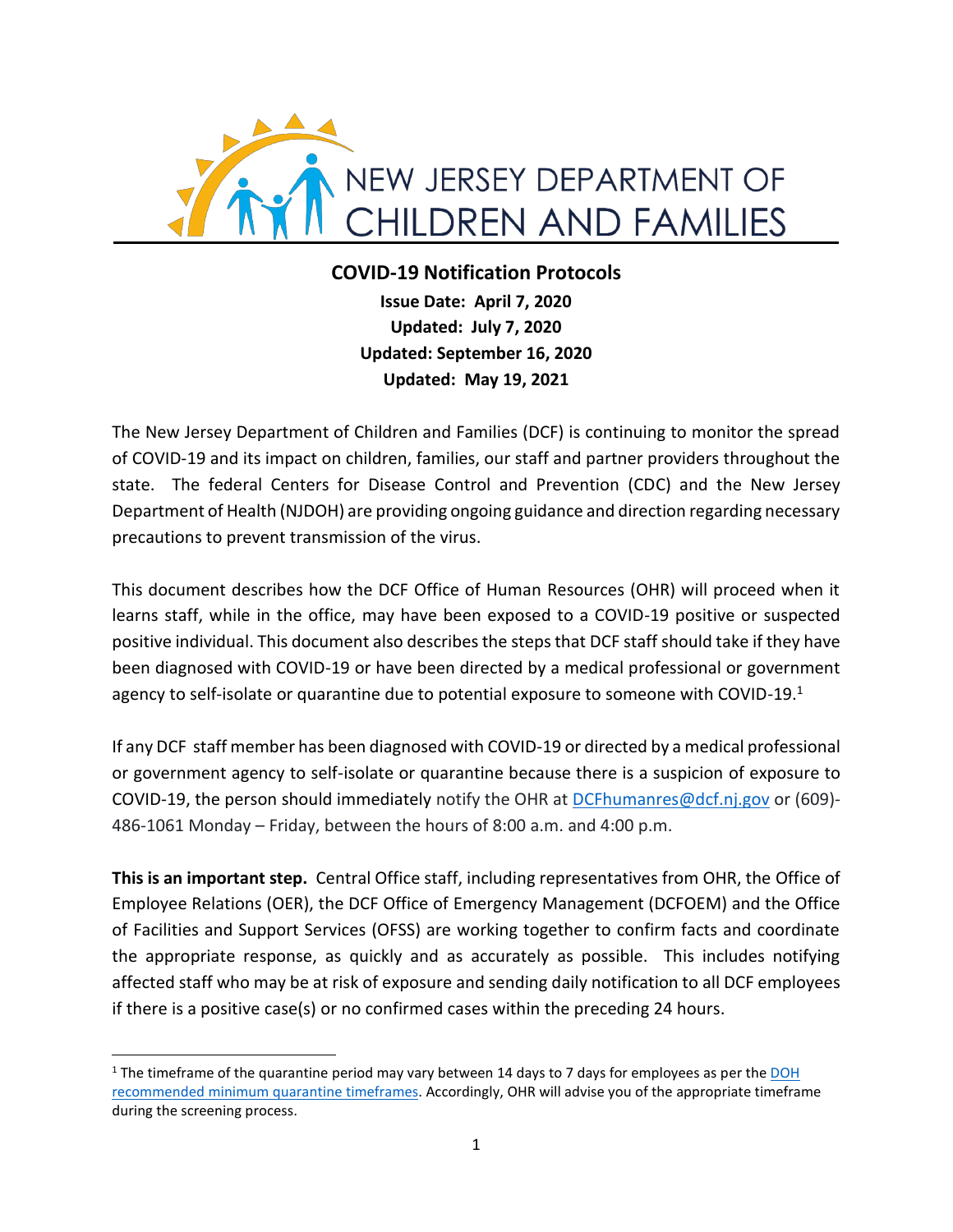During this process, OHR staff will ask a series of questions related to date(s) the employee was last in the office, where he or she was in the office and with whom he or she may have come into contact. The DCFOEM will also contact the relevant local health department and/or the New Jersey Department of Health to obtain additional guidance.

Staff who may have been in close contact with an individual that has a positive COVID-19 diagnosis will receive notice from OHR. Close contact is defined as being within 6 feet (2 meters) of an infected person for a cumulative total of 15 minutes or more over a 24 hour period, without a face mask, starting from 2 days before illness onset (or, for asymptomatic patients, 2 days prior to test specimen collection) until the time the patient is isolated.

OHR will also notify DCF Leadership, including the Commissioner, Deputy Commissioners, the Chief of Staff, the relevant Cost Center Manager and the Director of OFSS. DCF will follow NJ Department of Treasury guidelines to determine whether to close an office, redeploy staff, forward telephone lines and/or equipment in consultation with OFSS.

As part of DCF's response and preparedness efforts, it has contracted with cleaning services to perform daily cleaning of all open DCF office locations. In addition, OFSS will, upon receiving confirmation that a DCF staff member has been recently diagnosed with or is suspected (i.e. exhibiting symptoms and diagnosis is pending test results) to have COVID-19, immediately contact the Department of Treasury to make arrangements for the staff person's office location to be cleaned. The Department of Treasury will determine the type of cleaning to be employed, per their protocols. If the employee was utilizing a state vehicle, it will also be cleaned and sanitized. Depending upon the building and requirements for cleaning, staff may be asked to vacate the premises to facilitate the cleaning process and will be informed when it is permissible to return to the office.

#### **How Can You Protect Yourself?**

- **Stay home** if you are sick, except to get medical care. Lear[n what to do if you are sick.](https://www.cdc.gov/coronavirus/2019-ncov/if-you-are-sick/steps-when-sick.html)
- **If you are not wearing a face mask, cover your mouth and nose** with a tissue when you cough or sneeze or use the inside of your elbow.
- **Wash your hands** often with soap and water for at least 20 seconds, especially after you have been in a public place, or after blowing your nose, coughing or sneezing.
- If soap and water are not readily available, **use a hand sanitizer that contains at least 60% alcohol**.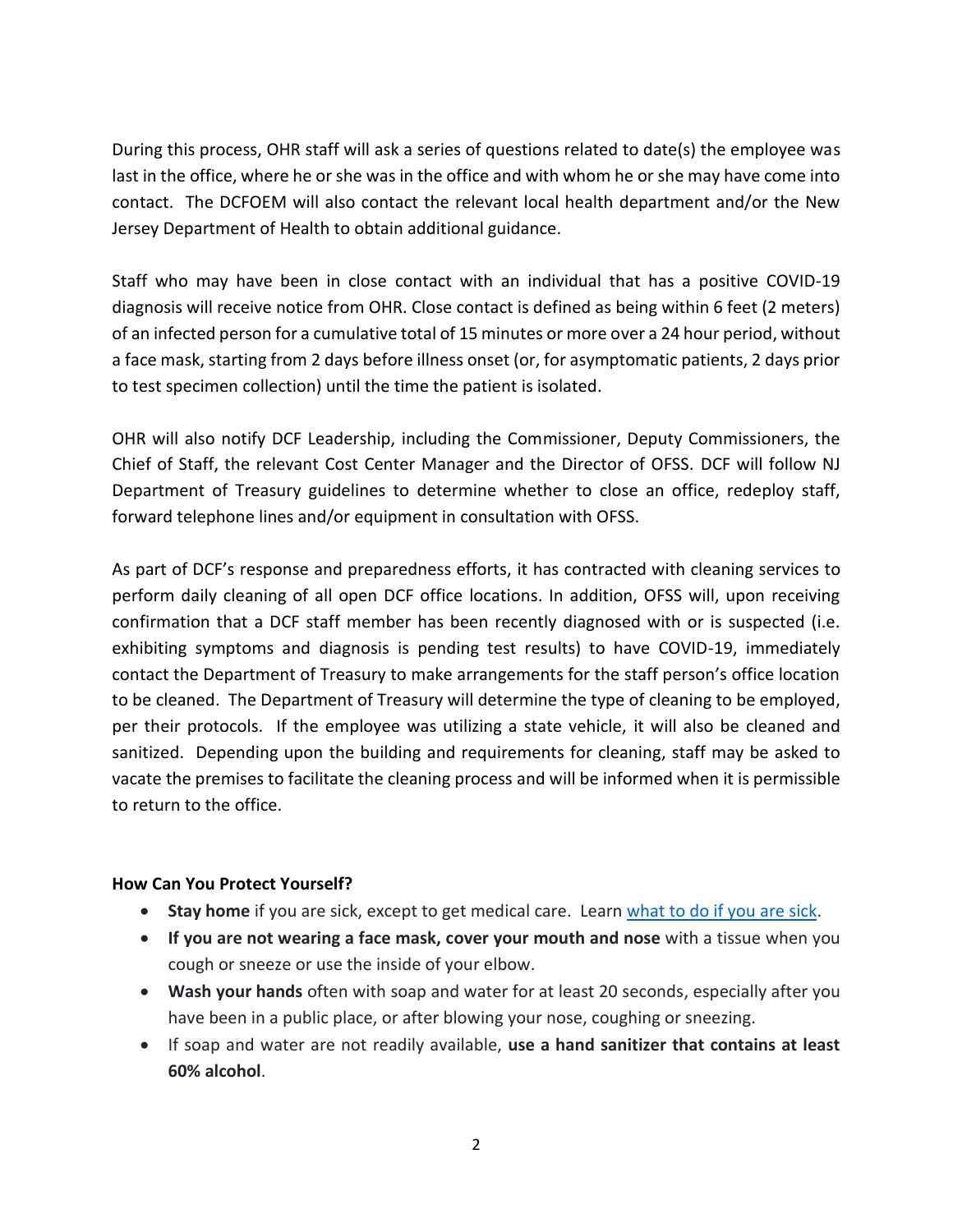- Wear a **face mask** in all public settings. Click [here](https://covid19.nj.gov/search.html?query=mask+requirements) to check out the state's COVID-19 information hub.
- When you leave home and when you are in the office, follow **social distancing** practices; put **at least 6 feet between yourself and other people**. This is especially important for [people who are at higher risk of getting very sick.](https://www.cdc.gov/coronavirus/2019-ncov/need-extra-precautions/index.html?CDC_AA_refVal=https%3A%2F%2Fwww.cdc.gov%2Fcoronavirus%2F2019-ncov%2Fneed-extra-precautions%2Fpeople-at-increased-risk.html)
- **Avoid touching your eyes, nose, and mouth** with unwashed hands.
- **Avoid close contact** with people who are sick.
- **Minimize in-person socializing with colleagues.**

## **What If I Am Experiencing Symptoms?**

If you are experiencing:

• At least two of the following symptoms: fever (measured or subjective), chills, headache, sore throat, nausea or vomiting, diarrhea, fatigue, congestion or runny nose;

OR

• Any one of the following symptoms: cough, shortness of breath, difficulty breathing, inability to wake or stay awake, persistent pain or pressure in the chest

Then, you should **immediately** contact your personal medical provider for advice. **Do not** report to work if you are experiencing symptoms or are awaiting the results of a COVID-19 test. You should also immediately alert the OHR at [DCFhumanres@dcf.nj.gov](mailto:DCFhumanres@dcf.nj.gov) or (609)-486-1061 Monday – Friday, between the hours of 8:00 a.m.-4:00 p.m. If you feel well enough to work, your cost center manager will advise you whether or not you can work remotely while you wait for your results.

## **Where Can I find More Information?**

- ForquestionsrelatedtoCOVID-19,pleaserefertothestate's[COVID-19i](http://www.covid19.nj.gov/)nformation hub or to these [Frequently Asked Questions](https://nj.gov/health/cd/documents/topics/NCOV/COVID-19-PUBLIC%20FAQs_03212020.pdf) issued by the New Jersey Department of Health.
- Thereisalsoawealthofinformation on the CDC website about preventing the spread of [COVID-19 in our communities.](https://www.cdc.gov/coronavirus/2019-ncov/community/index.html)
- If you or members of your family are struggling, please check out the many resources [available](https://www.cdc.gov/coronavirus/2019-ncov/daily-life-coping/managing-stress-anxiety.html) for assistance.

**Our guidance is this: If you are not feeling well, please stay home and consult with your healthcare provider.** This guidance is extremely important. Consult with your healthcare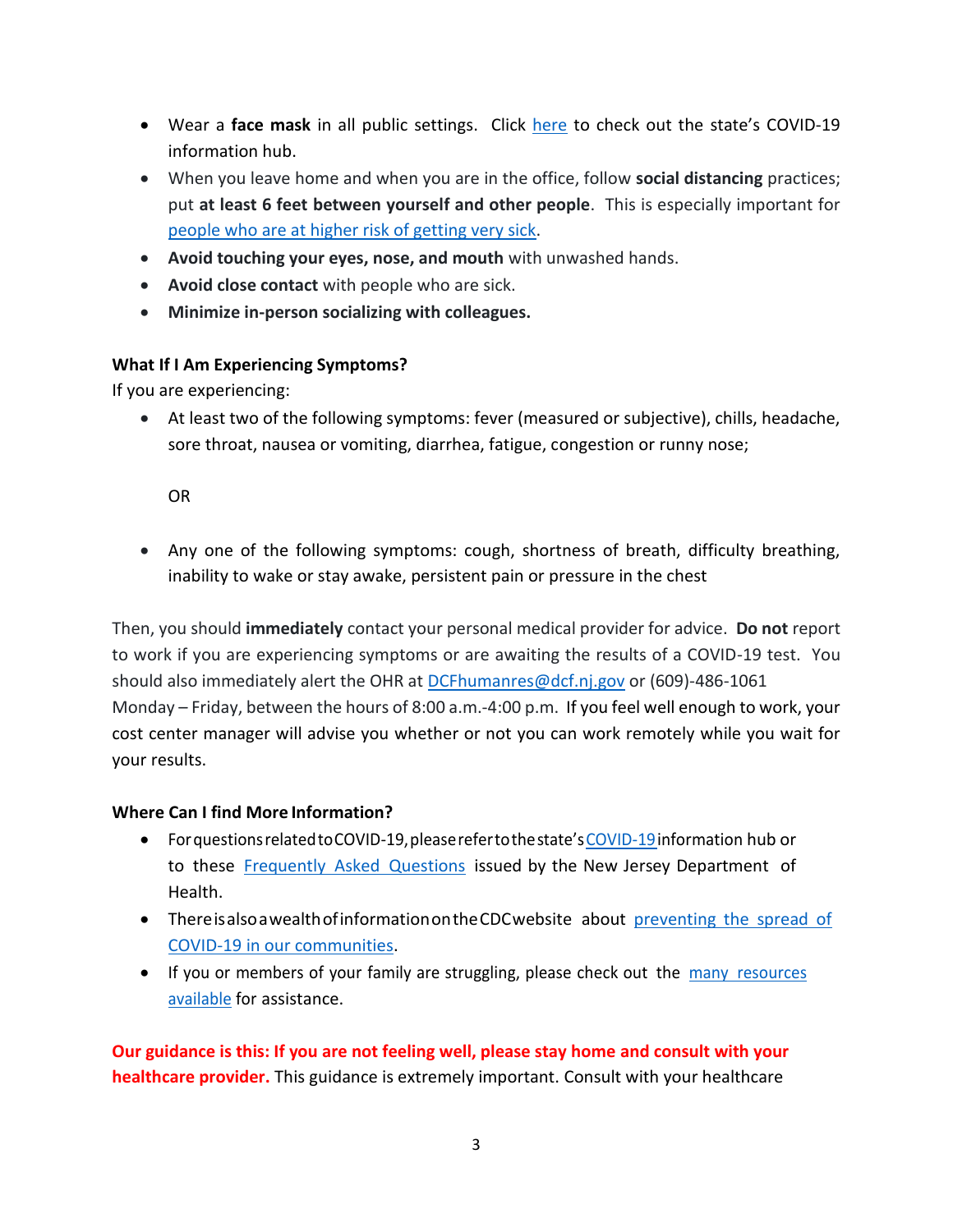provider and stay at home until you receive approval to return to work. Please update your direct supervisor and OHR accordingly.

### **Travel Advisory Protocol**

On May 17, 2021, Governor Murphy announced that the State has rescinded its travel and [quarantine restrictions.](https://covid19.nj.gov/faqs/nj-information/travel-and-transportation/are-there-travel-restrictions-to-or-from-new-jersey) You can now resume non-essential travel without having to quarantine upon your return to New Jersey. Guidance issued by the NJDOH encourages New Jersey residents to follow [the recommendations by the CDC.](https://www.cdc.gov/coronavirus/2019-ncov/travelers/travel-during-covid19.html)

On April 27, 2021, the CDC released updated guidance for [Domestic](https://www.cdc.gov/coronavirus/2019-ncov/travelers/travel-during-covid19.html) and International travel for people who are [fully vaccinated](https://www.cdc.gov/coronavirus/2019-ncov/vaccines/fully-vaccinated.html) or persons who have clinically recovered from COVID-19 in the past three months. Testing and quarantine are no longer recommended by the CDC for people who travel domestically. Because [International travel](https://www.cdc.gov/coronavirus/2019-ncov/travelers/map-and-travel-notices.html) poses additional risks, testing before arrival to the U.S. is required (or documentation of recent recovery) and testing (3-5 days) after arrival is recommended for fully vaccinated persons. There is no longer a requirement to quarantine. Conversely, the CDC continues to [recommend](https://www.cdc.gov/coronavirus/2019-ncov/travelers/travel-during-covid19.html#unvaccinated-people) that unvaccinated people get tested pre/post travel and quarantine.

- A "**fully vaccinated**" individual is someone who is at least 2 weeks beyond the date of the final vaccine dose administration against COVID-19. For some manufacturers, this means 2 weeks after their single-dose vaccine, whereas for other manufacturers, this means 2 weeks after the second dose in their 2-dose vaccine series.
- A "**clinically recovered**" individual is someone who is documented to have symptomatically recovered from COVID-19 within the past 3 months.
- **Fully vaccinated and clinically recovered** individuals do not require a travel quarantine for domestic travel or international travel, unless they display symptoms of COVID-19.
- A **non-fully vaccinated** person who clinically recovered from COVID-19 greater than 3 months ago should follow the quarantine recommendations for unvaccinated individuals.